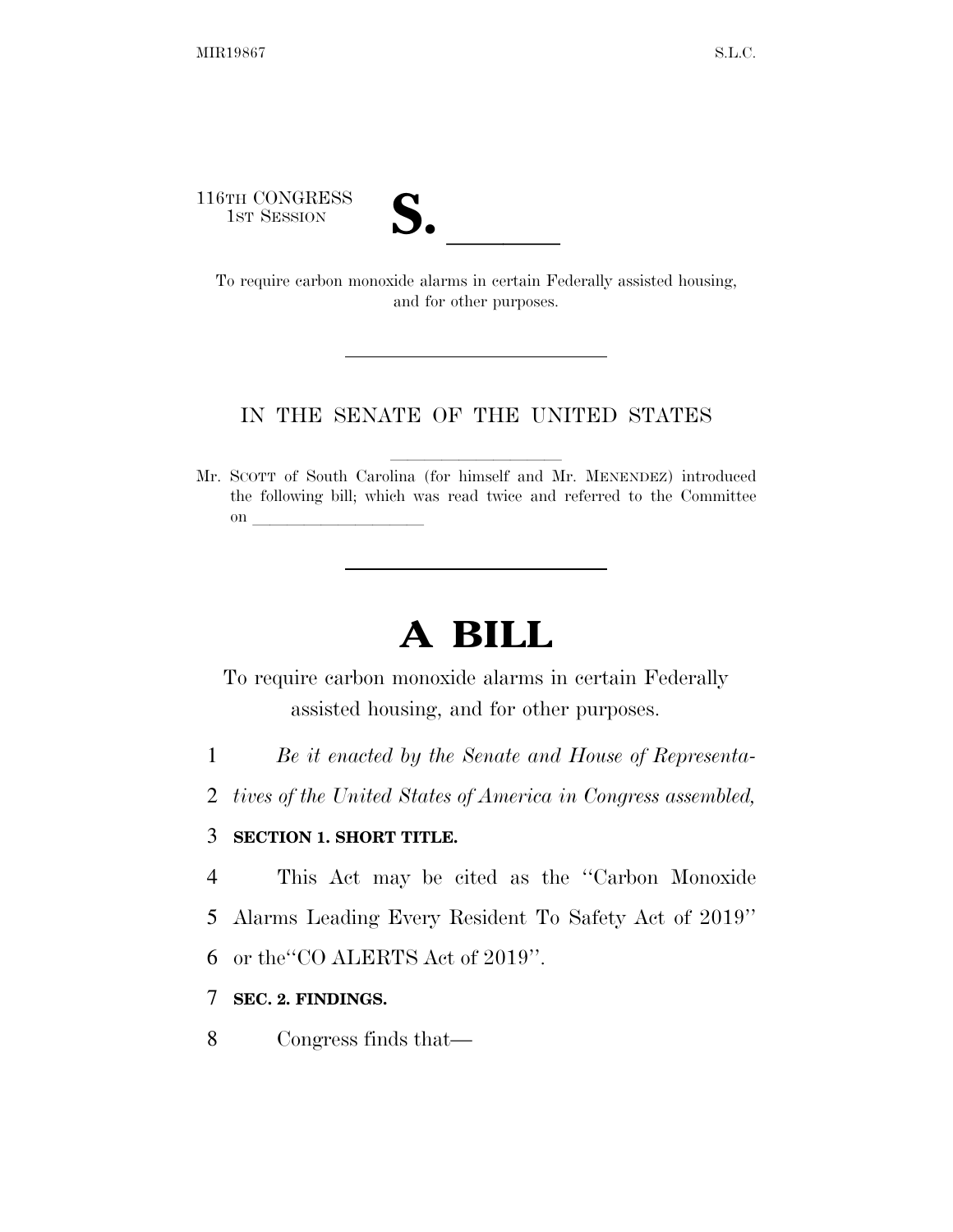| $\mathbf{1}$   | (1) earbon monoxide alarms are not required by        |
|----------------|-------------------------------------------------------|
| $\overline{2}$ | Federally assisted housing programs, when not re-     |
| 3              | quired by State or local codes;                       |
| $\overline{4}$ | (2) numerous Federally assisted housing resi-         |
| 5              | dents have lost their lives due to carbon monoxide    |
| 6              | poisoning;                                            |
| 7              | (3) the effects of carbon monoxide poisoning          |
| 8              | occur immediately and can result in death in a mat-   |
| 9              | ter of minutes;                                       |
| 10             | (4) carbon monoxide exposure can cause perma-         |
| 11             | nent brain damage, life-threatening cardiac com-      |
| 12             | plications, fetal death or miscarriage, and death,    |
| 13             | among other harmful health conditions;                |
| 14             | (5) carbon monoxide poisoning is especially           |
| 15             | dangerous for unborn babies, children, elderly indi-  |
| 16             | viduals, and individuals with cardiovascular disease, |
| 17             | among others with chronic health conditions;          |
| 18             | $(6)$ the majority of the 4,600,000 families re-      |
| 19             | ceiving Federal housing assistance are families with  |
| 20             | young children, elderly individuals, or individuals   |
| 21             | with disabilities, making them especially vulnerable  |
| 22             | to carbon monoxide poisoning;                         |
| 23             | $(7)$ more than 400 people die and 50,000 addi-       |
| 24             | tional people visit the emergency room annually as    |
| 25             | a result of carbon monoxide poisoning;                |
|                |                                                       |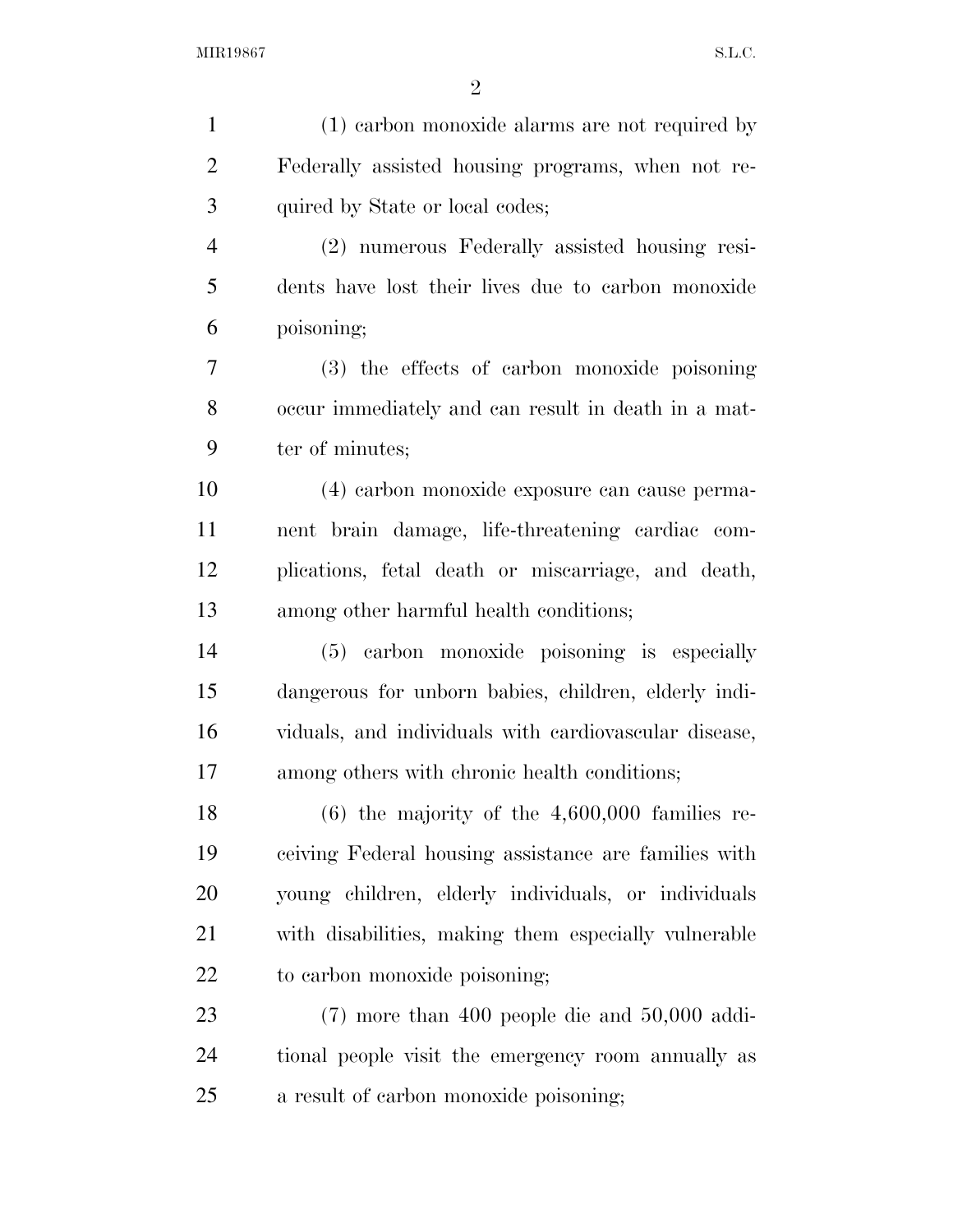| $\mathbf{1}$   | (8) earbon monoxide poisoning is entirely pre-         |
|----------------|--------------------------------------------------------|
| $\overline{2}$ | ventable and early detection is possible with the use  |
| 3              | of carbon monoxide alarms;                             |
| $\overline{4}$ | (9) the Centers for Disease Control and Preven-        |
| 5              | tion warns that carbon monoxide poisoning is en-       |
| 6              | tirely preventable and recommends the installation     |
| 7              | of carbon monoxide alarms;                             |
| 8              | (10) the Office of Lead Hazard Control and             |
| 9              | Healthy Homes of the Department of Housing and         |
| 10             | Urban Development recommends the installation of       |
| 11             | carbon monoxide alarms as a best practice to keep      |
| 12             | families and individuals safe and to protect health;   |
| 13             | and                                                    |
| 14             | $(11)$ in order to safeguard the health and well-      |
| 15             | being of tenants in Federally assisted housing, the    |
| 16             | Federal Government should consider best practices      |
| 17             | for primary prevention of carbon monoxide-related      |
| 18             | incidents.                                             |
| 19             | SEC. 3. CARBON MONOXIDE ALARMS IN FEDERALLY AS-        |
| 20             | <b>SISTED HOUSING.</b>                                 |
| 21             | (a) PUBLIC HOUSING, TENANT-BASED ASSISTANCE,           |
| 22             | AND PROJECT-BASED ASSISTANCE.—The United States        |
| 23             | Housing Act of 1937 (42 U.S.C. 1437 et seq.) is amend- |
| 24             | $ed$ —                                                 |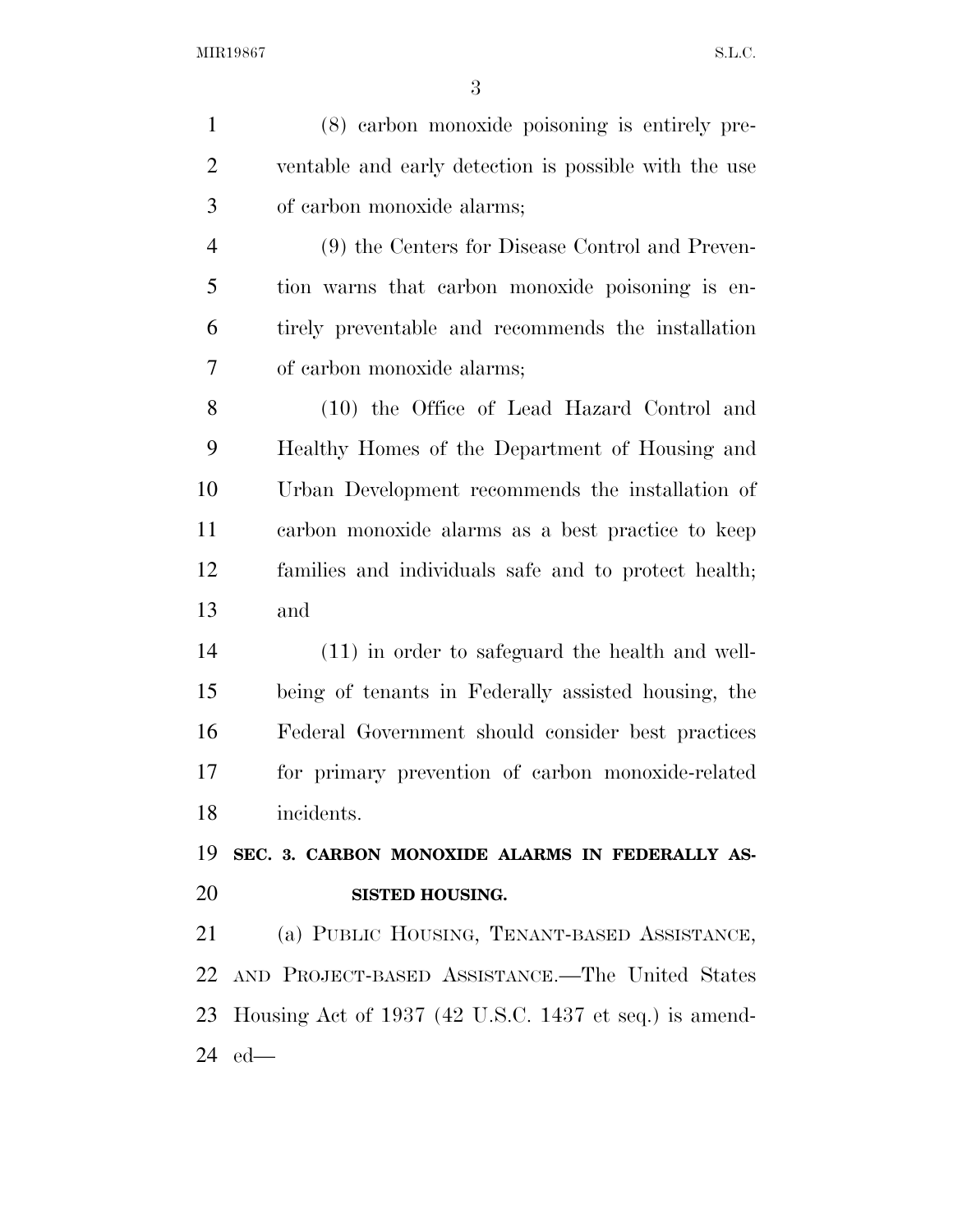| $\mathbf{1}$   | (1) in section 3(a) $(42 \text{ U.S.C. } 1437a(a))$ , by    |
|----------------|-------------------------------------------------------------|
| $\overline{2}$ | adding at the end the following:                            |
| 3              | "(8) CARBON MONOXIDE ALARMS.—Each public                    |
| $\overline{4}$ | housing agency shall ensure that carbon monoxide            |
| 5              | alarms are installed in each dwelling unit in public        |
| 6              | housing owned or operated by the public housing             |
| 7              | agency in a manner that meets or exceeds—                   |
| 8              | "(A) the standards described in chapters $9$                |
| 9              | and 11 of the 2018 publication of the Inter-                |
| 10             | national Fire Code, as published by the Inter-              |
| 11             | national Code Council; or                                   |
| 12             | "(B) any other standards as may be adopt-                   |
| 13             | ed by the Secretary, including any relevant up-             |
| 14             | dates to the International Fire Code, through a             |
| 15             | notice published in the Federal Register."; and             |
| 16             | $(2)$ in section 8 (42 U.S.C. 1437f)—                       |
| 17             | (A) by inserting after subsection (i) the                   |
| 18             | following:                                                  |
| 19             | "(j) CARBON MONOXIDE ALARMS.—Each owner of a                |
| 20             | dwelling unit receiving project-based assistance under this |
| 21             | section shall ensure that carbon monoxide alarms are in-    |
| 22             | stalled in the dwelling unit in a manner that meets or ex-  |
| 23             | ceeds—                                                      |
| 24             | $\cdot$ (1) the standards described in chapters 9 and       |
| 25             | 11 of the 2018 publication of the International Fire        |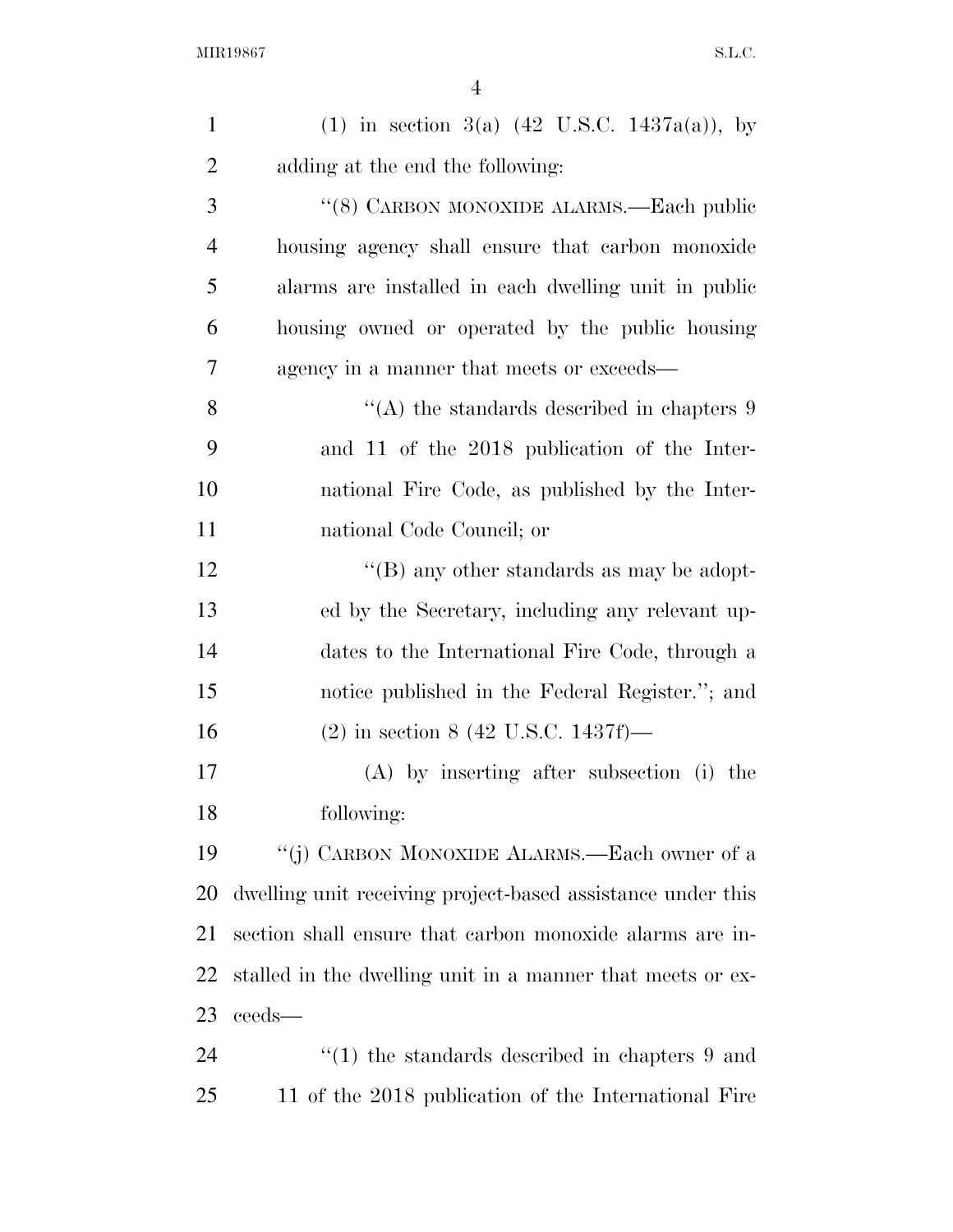| $\mathbf{1}$   | Code, as published by the International Code Coun-        |
|----------------|-----------------------------------------------------------|
| $\overline{2}$ | cil; or                                                   |
| 3              | "(2) any other standards as may be adopted by             |
| $\overline{4}$ | the Secretary, including any relevant updates to the      |
| 5              | International Fire Code, through a notice published       |
| 6              | in the Federal Register."; and                            |
| $\overline{7}$ | (B) in subsection (o), by adding at the end               |
| 8              | the following:                                            |
| 9              | (21)<br>CARBON<br>MONOXIDE ALARMS.—Each                   |
| 10             | dwelling unit receiving tenant-based assistance or        |
| 11             | project-based assistance under this subsection shall      |
| 12             | have carbon monoxide alarms installed in the dwell-       |
| 13             | ing unit in a manner that meets or exceeds—               |
| 14             | $\cdot$ (A) the standards described in chapters 9         |
| 15             | and 11 of the 2018 publication of the Inter-              |
| 16             | national Fire Code, as published by the Inter-            |
| 17             | national Code Council; or                                 |
| 18             | $\lq\lq$ (B) any other standards as may be adopt-         |
| 19             | ed by the Secretary, including any relevant up-           |
| 20             | dates to the International Fire Code, through a           |
| 21             | notice published in the Federal Register.".               |
| 22             | (b) SUPPORTIVE HOUSING FOR THE ELDERLY.-                  |
| 23             | Section 202(j) of the Housing Act of 1959 (12 U.S.C.      |
| 24             | $1701q(j)$ is amended by adding at the end the following: |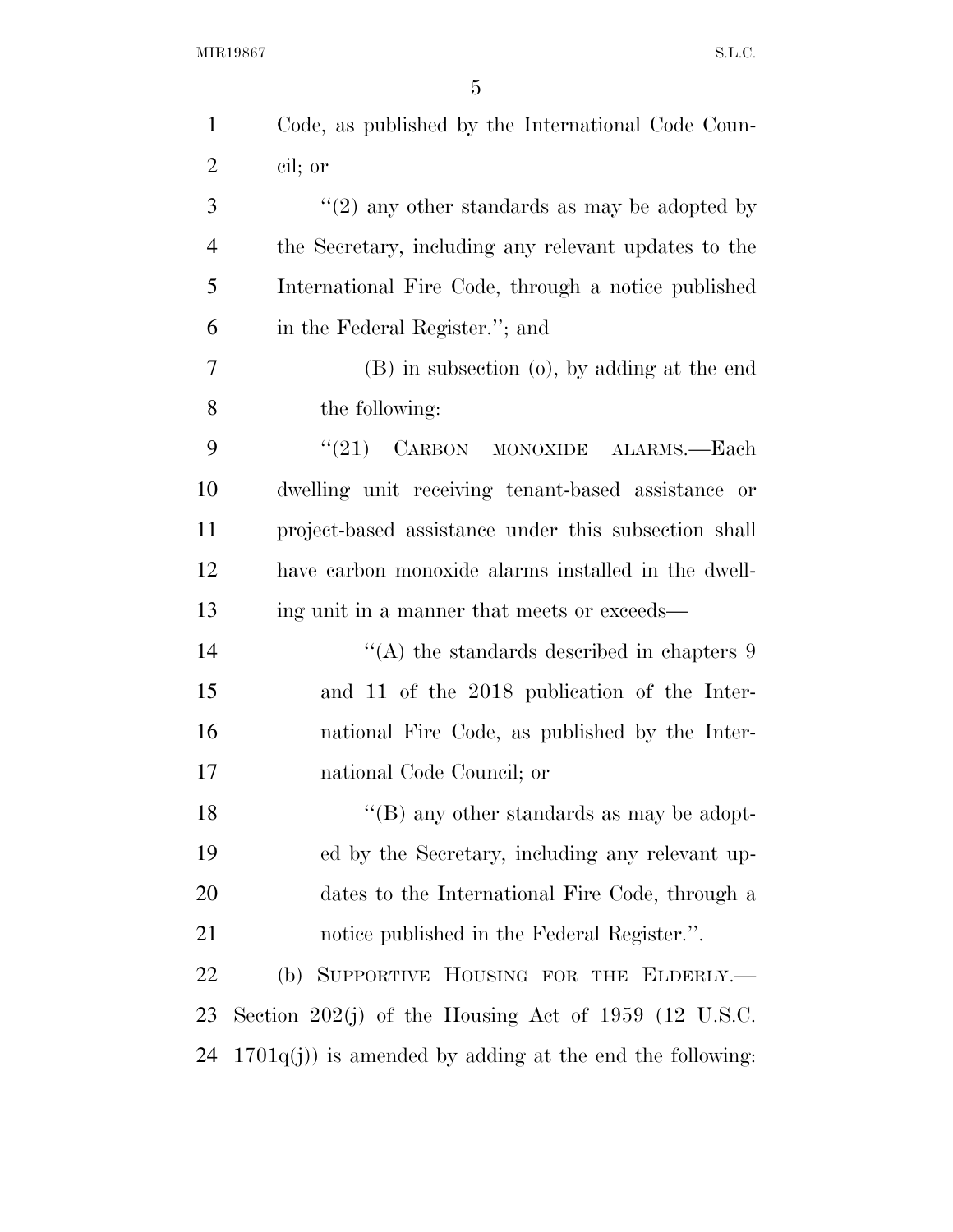| $\mathbf{1}$   | $``(9)$ CARBON MONOXIDE ALARMS.—Each owner                      |
|----------------|-----------------------------------------------------------------|
| $\overline{2}$ | of a dwelling unit assisted under this section shall            |
| 3              | ensure that carbon monoxide alarms are installed in             |
| $\overline{4}$ | the dwelling unit in a manner that meets or ex-                 |
| 5              | ceeds-                                                          |
| 6              | "(A) the standards described in chapters $9$                    |
| 7              | and 11 of the 2018 publication of the Inter-                    |
| 8              | national Fire Code, as published by the Inter-                  |
| 9              | national Code Council; or                                       |
| 10             | $\lq\lq (B)$ any other standards as may be adopt-               |
| 11             | ed by the Secretary, including any relevant up-                 |
| 12             | dates to the International Fire Code, through a                 |
| 13             | notice published in the Federal Register.".                     |
| 14             | (c) SUPPORTIVE HOUSING FOR PERSONS WITH DIS-                    |
| 15             | ABILITIES.—Section $811(j)$ of the Cranston-Gonzalez Na-        |
| 16             | tional Affordable Housing Act $(42 \text{ U.S.C. } 8013(j))$ is |
| 17             | amended by adding at the end the following:                     |
| 18             | "(7) CARBON MONOXIDE ALARMS.—Each dwell-                        |
| 19             | ing unit assisted under this section shall contain in-          |
| 20             | stalled carbon monoxide alarms that meet or ex-                 |
| 21             | ceed—                                                           |
| 22             | "(A) the standards described in chapters $9$                    |
| 23             | and 11 of the 2018 publication of the Inter-                    |
| 24             | national Fire Code, as published by the Inter-                  |
| 25             | national Code Council; or                                       |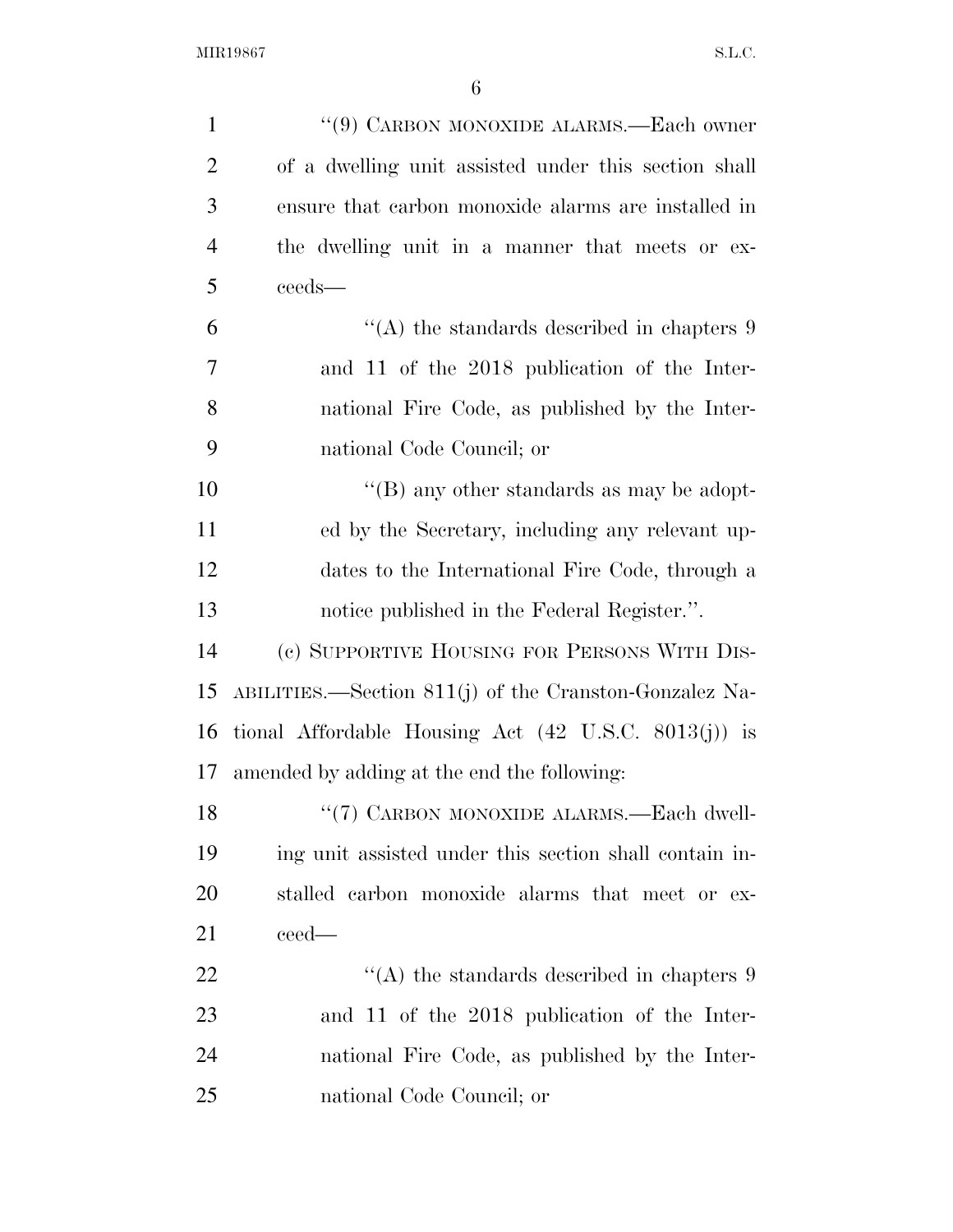| $\mathbf{1}$   | "(B) any other standards as may be adopt-                |
|----------------|----------------------------------------------------------|
| $\overline{2}$ | ed by the Secretary, including any relevant up-          |
| 3              | dates to the International Fire Code, through a          |
| $\overline{4}$ | notice published in the Federal Register.".              |
| 5              | (d) RURAL HOUSING.—Title V of the Housing Act            |
| 6              | of $1949$ (42 U.S.C. 1471 et seq.) is amended—           |
| 7              | $(1)$ in section 514 (42 U.S.C. 1484), by adding         |
| 8              | at the end the following:                                |
| 9              | "(j) Housing and related facilities constructed with     |
| 10             | loans under this section shall contain installed carbon  |
| 11             | monoxide alarms that meet or exceed—                     |
| 12             | $\cdot$ (1) the standards described in chapters 9 and    |
| 13             | 11 of the 2018 publication of the International Fire     |
| 14             | Code, as published by the International Code Coun-       |
| 15             | cil; or                                                  |
| 16             | "(2) any other standards as may be adopted by            |
| 17             | the Secretary, including any relevant updates to the     |
| 18             | International Fire Code, through a notice published      |
| 19             | in the Federal Register."; and                           |
| 20             | $(2)$ in section 515 (42 U.S.C. 1485)—                   |
| 21             | (A) in subsection (m), by inserting $(1)$ "              |
| <u>22</u>      | before "The Secretary shall establish"; and              |
| 23             | (B) by adding at the end the following:                  |
| 24             | $\lq(2)$ Housing and related facilities rehabilitated or |
| 25             | repaired with amounts received under a loan made or in-  |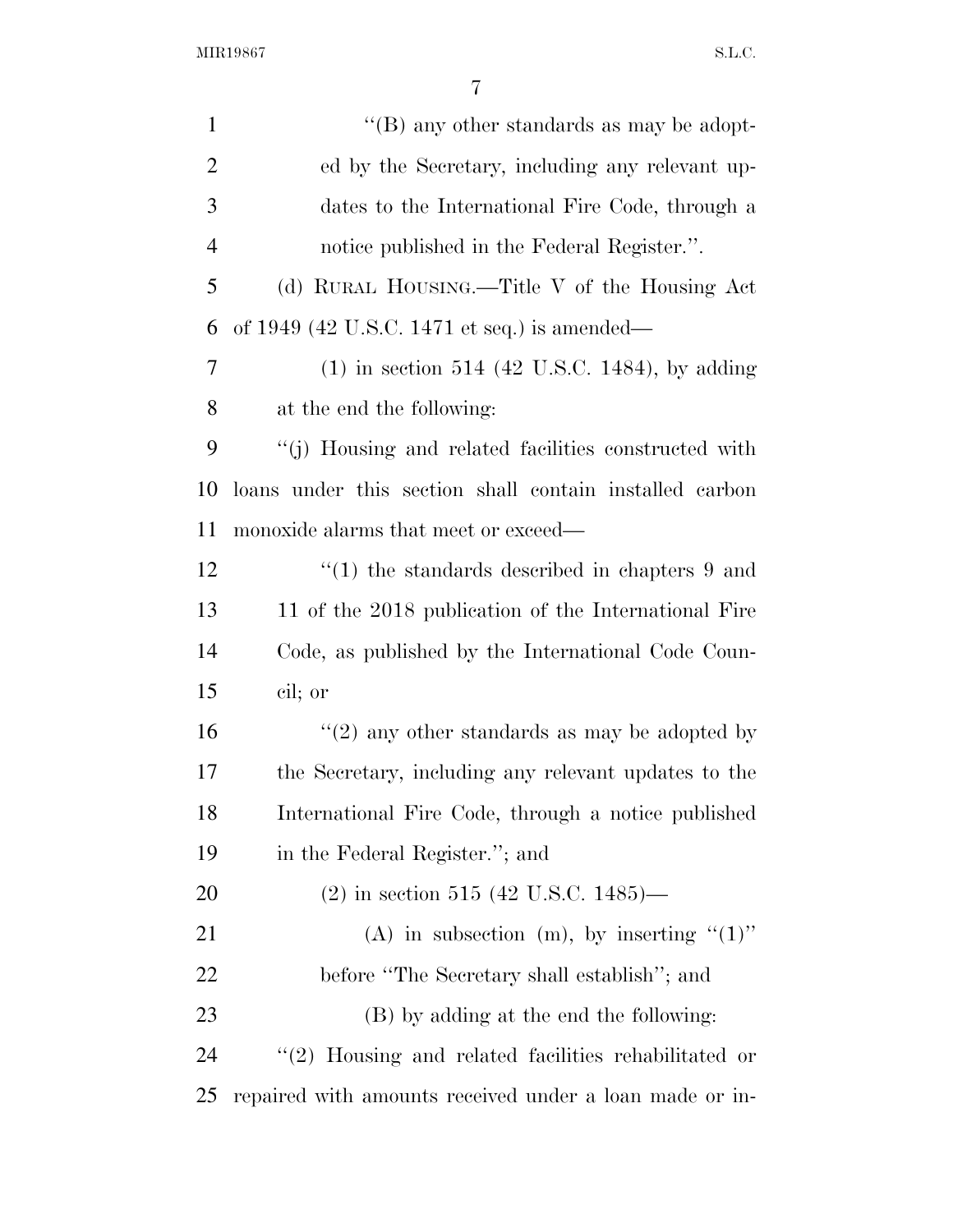sured under this section shall contain installed carbon monoxide alarms that meet or exceed—

 ''(A) the standards described in chapters 9 and 11 of the 2018 publication of the International Fire Code, as published by the International Code Coun-cil; or

7 "'(B) any other standards as may be adopted by the Secretary, including any relevant updates to the International Fire Code, through a notice published in the Federal Register.''.

 (e) GUIDANCE.—The Secretary of Housing and Urban Development shall provide guidance to public hous- ing agencies (as defined in section 3(b)(6) of the United States Housing Act of 1937 (42 U.S.C. 1437a(b)(6)) on how to educate tenants on health hazards in the home, including to carbon monoxide poisoning, lead poisoning, asthma induced by housing-related allergens, and other housing-related preventable outcomes, to help advance pri- mary prevention and prevent future deaths and other harms.

 (f) EFFECTIVE DATE.—The amendments made by subsections (a) through (d) shall take effect on the date that is 2 years after the date of enactment of this Act. (g) AUTHORIZATION OF APPROPRIATIONS.—There is authorized to be appropriated to implement the provisions